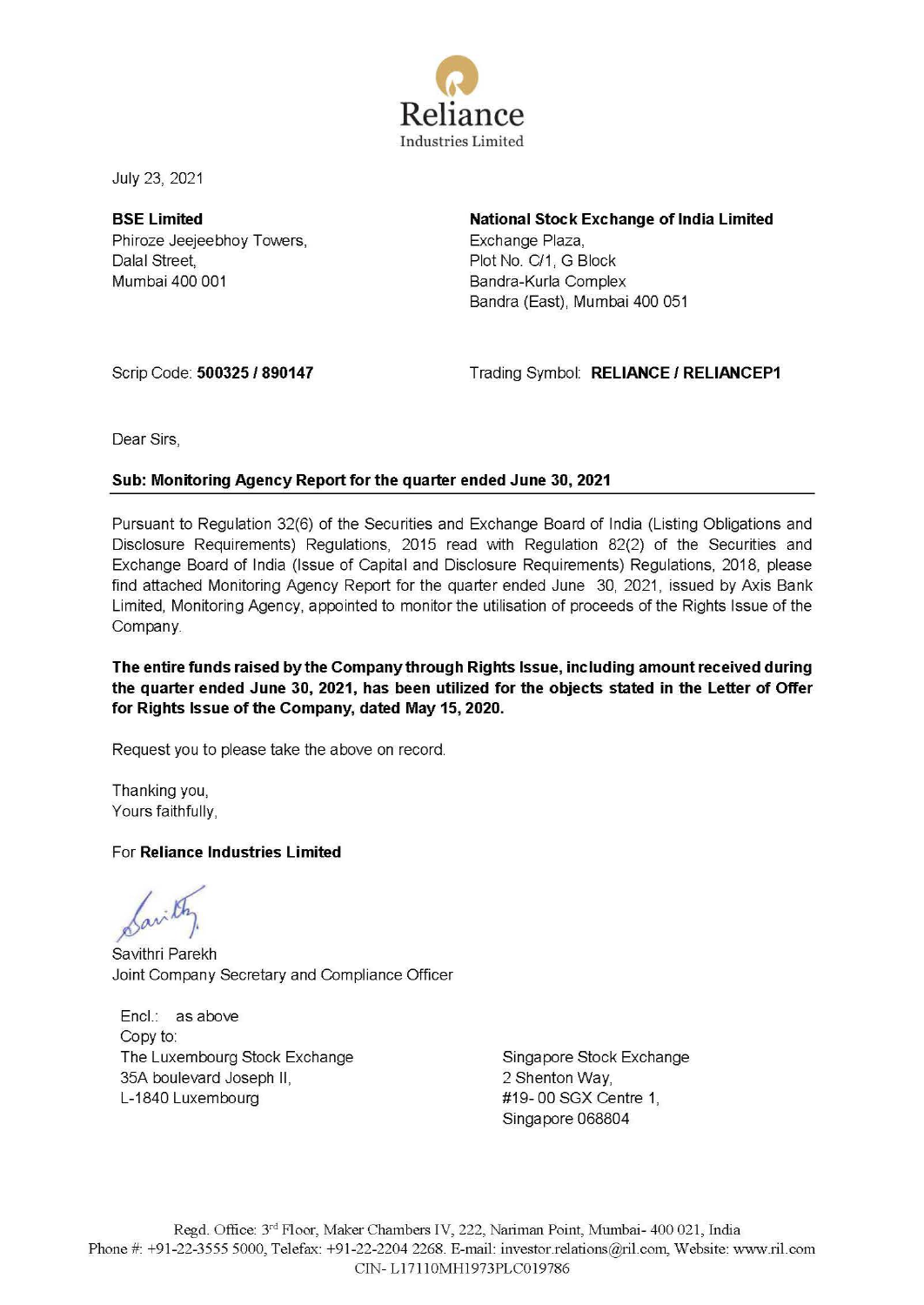**AXB/CO/IFB-TS/21-22/59 Date: July 23, 2021**

**To, Reliance Industries Limited** 3rd Floor, Maker Chambers IV 222, Nariman Point Mumbai 400 021 Maharashtra, India

## **Kind Attn: Ms. Savithri Parekh**

Dear Madam,

## **Sub.: Monitoring Agency Report for the quarter ended June 30, 2021 - in relation to the Rights Issue of Reliance Industries Limited ("the Company")**

We write in our capacity of Monitoring Agency for the Rights Issue for the amount aggregating Rs. 53,124.20 crore (raised till June 30, 2021 is Rs. 26,495.67 crore) of the Company and refer to our duties cast under Regulation 82(2) of the Securities and Exchange Board of India (Issue of Capital and Disclosure Requirements) Regulations, 2018.

In this connection, we are enclosing the Monitoring Agency Report for the quarter ended June 30, 2021 as per aforesaid SEBI Regulations and Monitoring Agency Agreement dated May 15, 2020.

Request you to kindly take the same on records.

Thanking you, For **Axis Bank Limited**

ABorton

**Authorized Signatory**



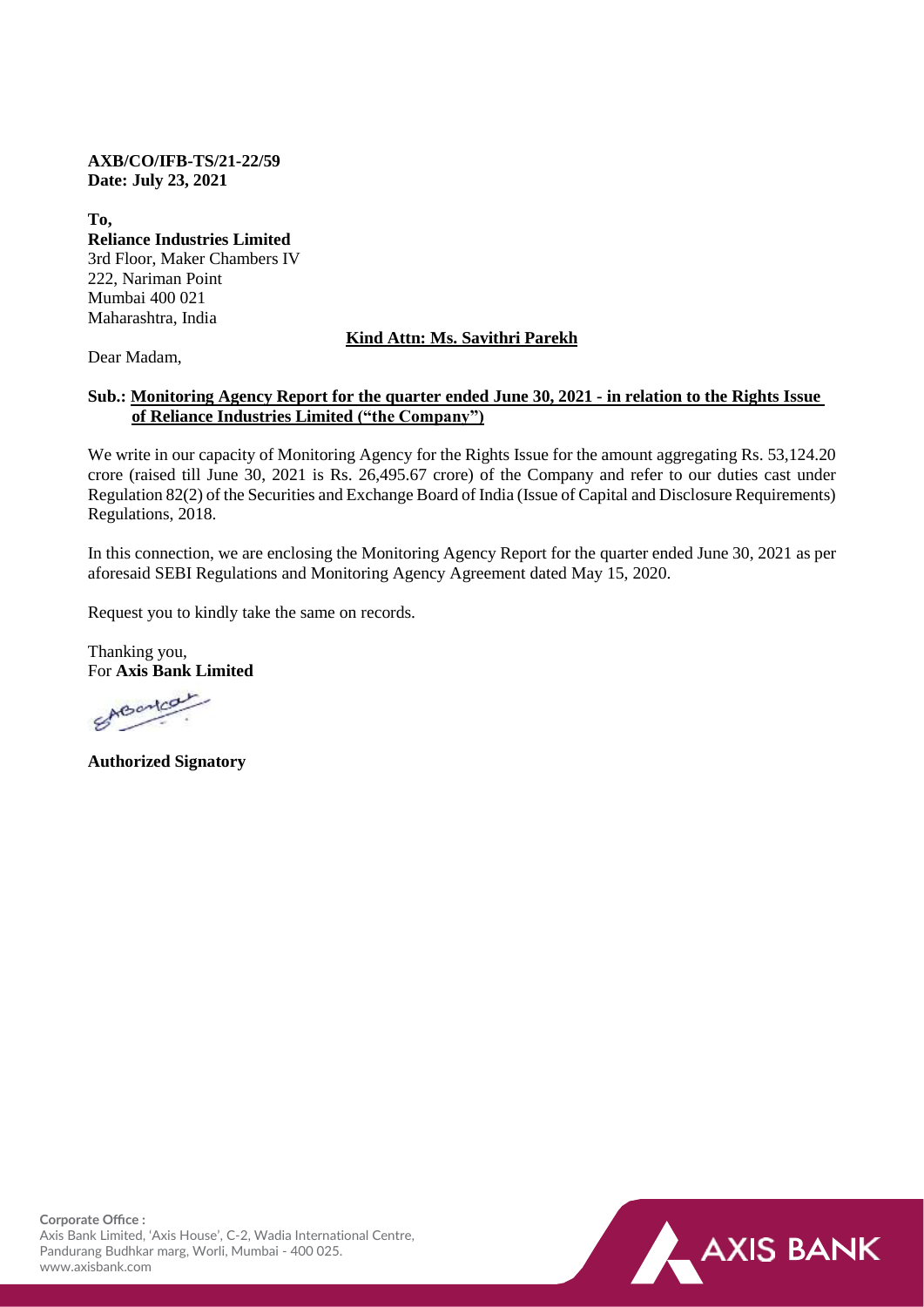### **REPORT OF THE MONITORING AGENCY**

Name of the issuer: **Reliance Industries Limited**

For quarter ended: **June 30, 2021**

Name of the Monitoring Agency: **Axis Bank Limited**

- **a)** Deviation from the objects: **There is no deviation.**
- **b)** Range of Deviation: **Not applicable**

### Declaration:

We hereby declare that this report is based on the format prescribed by the Securities and Exchange Board of India (Issue of Capital and Disclosure Requirements) Regulations, 2018, as amended. We further declare that this report provides a true and fair view of the utilization of the issue proceeds.

We declare that we do not have any direct / indirect interest in or relationship with the issuer / promoters / directors / management and also confirm that we do not perceive any conflict of interest in such relationship / interest while monitoring and reporting the utilization of the issue proceeds by the issuer.

### **For and on behalf of Axis Bank Limited (in capacity as Monitoring Agency)**

SABancar **\_\_\_\_\_\_\_\_\_\_\_\_\_\_\_\_\_\_\_\_\_\_\_\_**

**(Authorised Signatory) Name:Swati Borkar Date: 23rd July, 2021**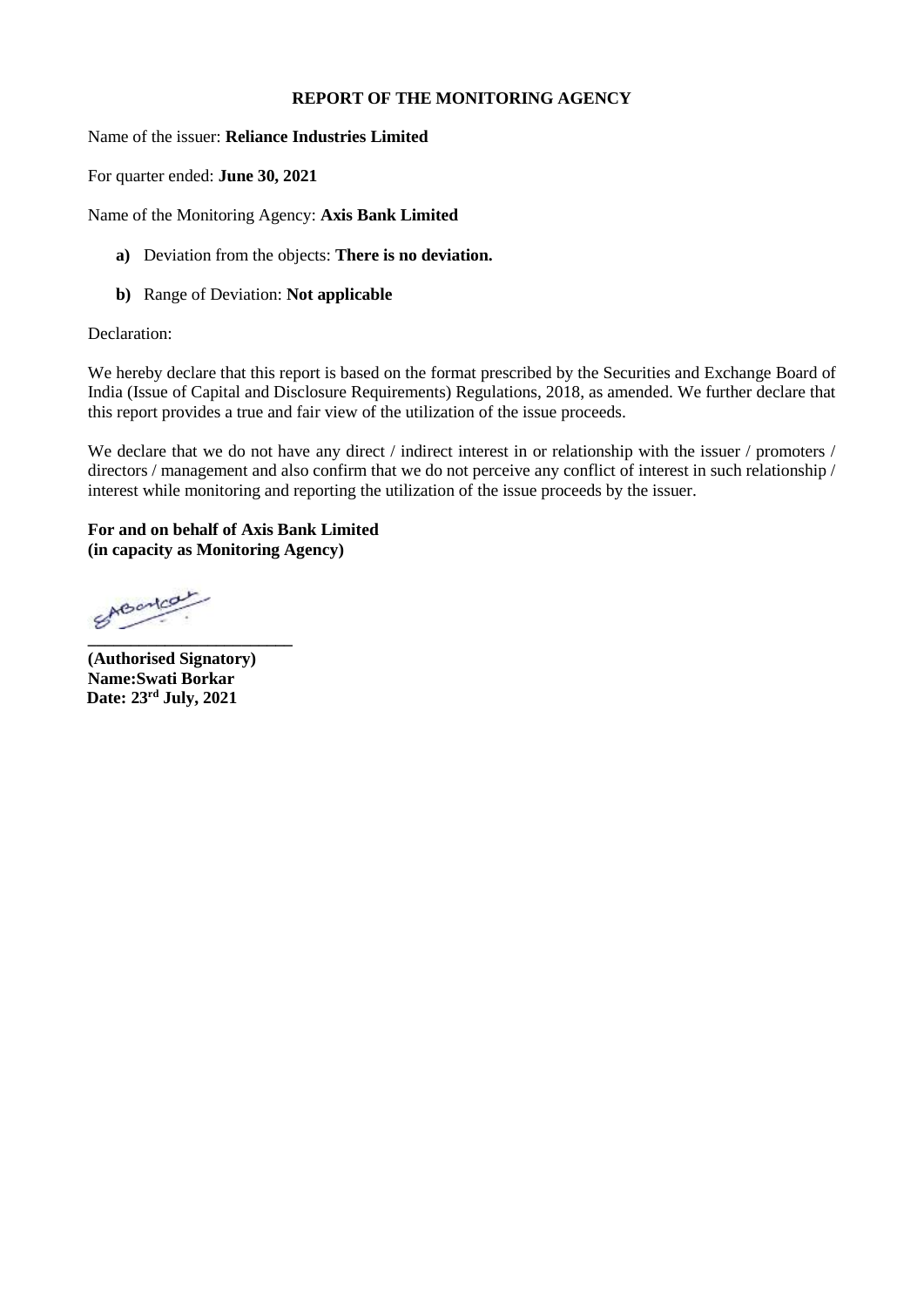**1. Issuer Details:** Name of the issuer : Reliance Industries Limited<br>The names of the promoters of the issuer : Shri Mukesh D. Ambani The names of the promoters of the issuer Industry/sector to which it belongs :Refining, Petrochemicals (Polymers, Polyester and Fibre Intermediates), Exploration and Production of Oil & Gas and Textiles **2. Issue details** If May 20, 2020 to June 03, 2020 Type of issue<br>Type of specified securities : Rights issue<br>: Equity share<br>: Type of specified securities : Equity shares (Partly Paid-up)<br>Grading, if any : Not Applicable Grading, if any : Not Applicable<br>
Issue size ( $\overline{\tau}$  in Crores) : Rs. 53.124.20 cm  $:$  Rs. 53,124.20 crore (Note 1)

#### **Note 1:**

|                  | No of Equity shares | Price (in Rs.) | Amount<br>(Rs in crore) |
|------------------|---------------------|----------------|-------------------------|
| Total Issue Size | 42, 26, 26, 894     | 1.257.00       | 53.124.20               |

We understand that the Rights Equity Shares were issued as partly paid-up and an amount of Rs. 314.25 per Rights Equity Share has been received on application (of which Rs. 2.50 towards face value of Rights Equity Share and Rs. 311.75 towards premium amount of Rights Equity Share).

The Board of Directors of the Company in their meeting dated March 26, 2021 have made the following two calls on the 42,26,26,894 partly paid-up equity shares issued on a rights basis:

- (a) First call ("First Call") of Rs. 314.25 per partly paid equity share (including a premium of Rs. 311.75 per share), was payable from May 17, 2021 to May 31, 2021, both days inclusive. Provided, however, if a shorter period for payment of calls is permitted under law, then the period during which the first call money will be payable shall be such shorter period, commencing from May 17, 2021; and
- (b) Second & final call of Rs. 628.50 per partly paid equity share (including a premium of Rs. 623.50 per share), is payable from November 15, 2021 to November 29, 2021, both days inclusive. Provided, however, if a shorter period for payment of calls is permitted under law, then the period during which the second & final call money will be payable shall be such shorter period, commencing from November 15, 2021.

Pursuant to the above, the First Call amount of Rs. 314.25 per partly paid equity share (including a premium of Rs. 311.75 per share), was payable from May 17, 2021 to May 31, 2021 with May 12, 2021 being the "Call Record Date". The Company thereafter allowed the shareholders who were yet to pay the First Call as of May 31, 2021 to pay the same without any interest initially up to June 10, 2021 and thereafter up to June 23, 2021. Post this date, shareholders were charged interest @ 8.00% p.a. computed from June 1, 2021 till actual date of payment of the First Call.

Total amount payable by the shareholders towards the First Call was Rs.13,281.05 crore. Against this, as of June 30, 2021, the Company collected Rs. 13,214.62 crore (excluding interest) towards First Call. It is clarified that the monitoring of funds is limited to the monies collected towards First Call and not the interest thereon.

SABONCON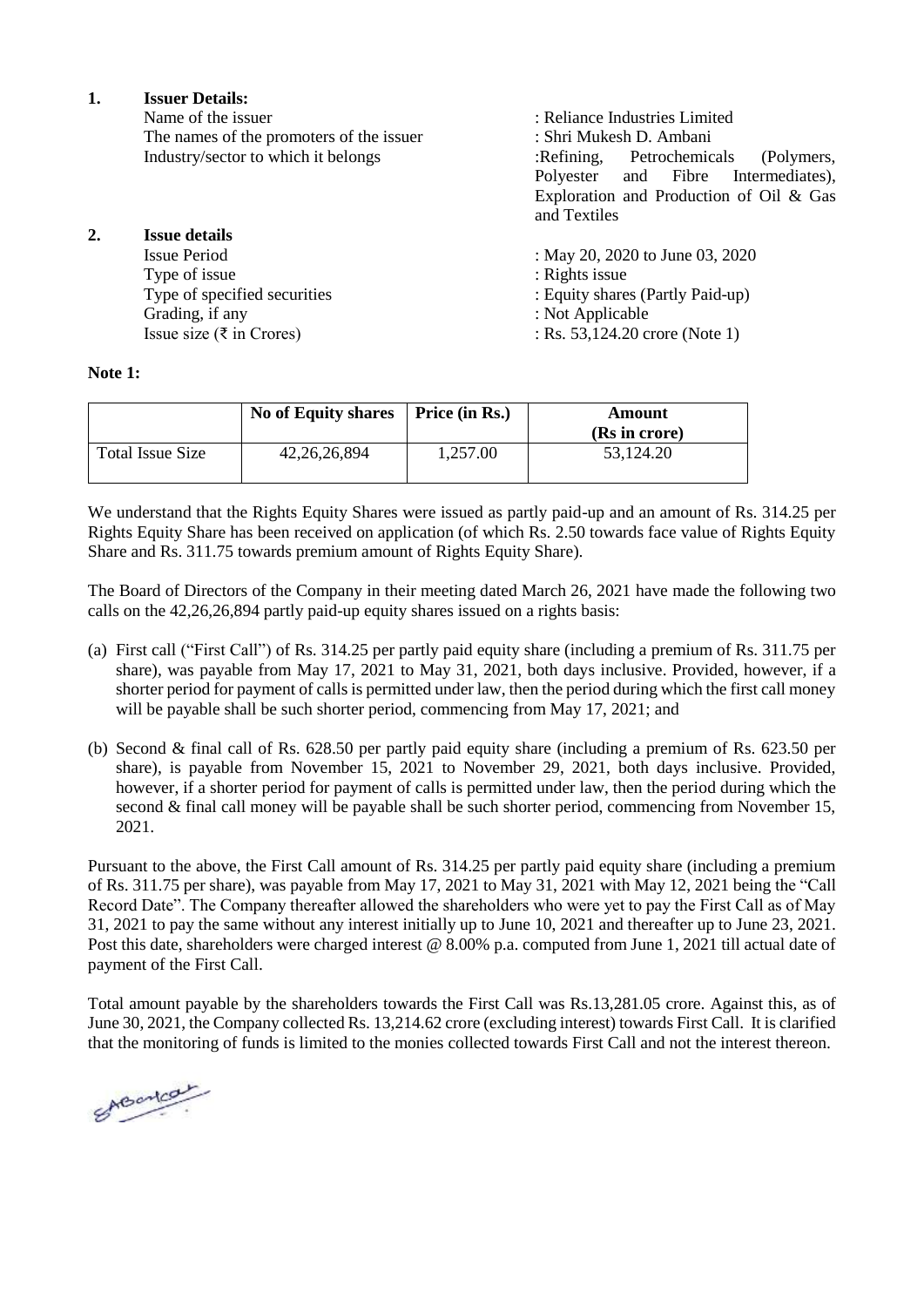# **3. Details of the arrangement made to ensure the monitoring of issue proceeds:**

| <b>Particulars</b>                                                                                                                           | <b>Reply</b> | <b>Comments of the</b><br><b>Monitoring</b><br><b>Agency</b> | <b>Comments of the</b><br><b>Board of</b><br><b>Directors</b> |
|----------------------------------------------------------------------------------------------------------------------------------------------|--------------|--------------------------------------------------------------|---------------------------------------------------------------|
| Whether all utilisation is as per the<br>disclosure in the offer document?                                                                   | Yes/No       | Yes                                                          | Yes                                                           |
| Whether shareholders' approval has<br>been obtained in case of material<br>deviations# from expenditures<br>disclosed in the offer document? | Yes/No       | Not applicable                                               | Not applicable                                                |
| Whether the means of finance for the<br>disclosed objects of the Issue has<br>changed?                                                       | Yes/No       | Not applicable                                               | Not applicable                                                |
| Is there any major deviation(s)<br>observed over the earlier monitoring<br>agency reports?                                                   | Yes/No       | No, there are no<br>deviations.                              | No, there are no<br>deviations.                               |
| Whether all government/ statutory<br>approvals related to the object(s) have<br>been obtained?                                               | Yes/No       | Not applicable                                               | Not applicable                                                |
| Whether all arrangements pertaining to<br>technical assistance/collaboration are<br>in operation?                                            | Yes/No       | Not applicable                                               | Not applicable                                                |
| Are there any favorable events<br>improving the viability of these<br>objects?                                                               | Yes/No       | Not applicable                                               | Not applicable                                                |
| Are there any unfavorable events<br>affecting the viability of the objects?                                                                  | Yes/No       | Not applicable                                               | Not applicable                                                |
| Is there any other relevant information<br>that may materially affect the decision<br>making of the investors?                               | Yes/No       | N <sub>o</sub>                                               | N <sub>o</sub>                                                |

#*Where material deviation may be defined to mean:*

- *(a) Deviation in the objects or purposes for which the funds have been raised*
- *(b) Deviation in the amount of fund actually utilized by more than 10% of the amount projected in the offer documents.*

SABonca

## **4) Details of object(s) to be monitored:**

(i) Cost of object(s)- **The object of the utilisation is "Repayment/ prepayment of all or a portion of certain borrowings availed by the Company and General corporate purposes."**

| S.<br>N <sub>0</sub> | <b>Item Head</b>                                                                                   | Original<br><b>Cost</b><br>(as per            | <b>Revised</b><br>Cost   | <b>Comments</b><br>of the<br><b>Monitoring</b> | <b>Comments of the Board of</b><br><b>Directors</b><br><b>Reason</b><br><b>Proposed</b> |                     | <b>Particulars of</b>        |
|----------------------|----------------------------------------------------------------------------------------------------|-----------------------------------------------|--------------------------|------------------------------------------------|-----------------------------------------------------------------------------------------|---------------------|------------------------------|
|                      |                                                                                                    | <b>Offer</b><br>Document)<br>(Rs in<br>crore) |                          | <b>Agency</b>                                  | of cost<br>revision                                                                     | financing<br>option | firm<br>arrangements<br>made |
| 1                    | Repayment/<br>prepayment of all or a<br>portion of certain<br>borrowings availed by<br>the Company | 39,755.08                                     | <b>Not</b><br>applicable | <b>NIL</b>                                     |                                                                                         | Not applicable      |                              |
| 2                    | General corporate<br>purposes                                                                      | 13,281.05                                     | <b>Not</b><br>applicable |                                                |                                                                                         |                     |                              |